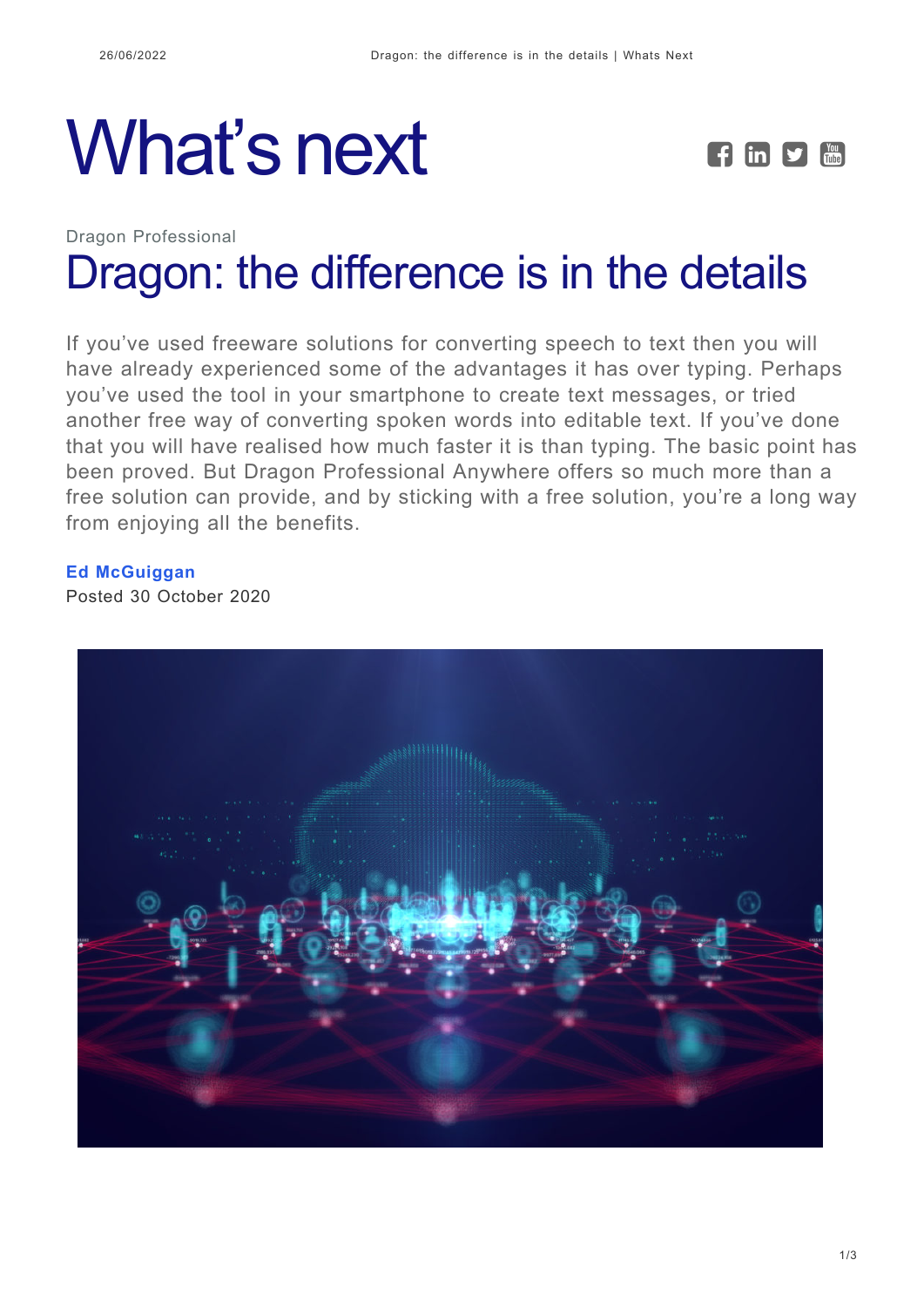Free dictation to text solutions can't begin to match up to the full range of capabilities that Dragon Professional Anywhere has when it comes to turning spoken words into editable text. Those capabilities will boost productivity far further than the free options can. As well as document productivity benefits, Dragon Professional Anywhere, our cloud based voice recognition software, also provides organisations with compliance and technology management advantages.

Here are some of our top benefits, when compared to free solutions.

**Custom vocabularies.** Some professions have very specialised vocabularies, including long and complex terms that it is not always easy to spell accurately. These terms can be built in to Dragon, so they are never wrongly spelled again. If they are also difficult to pronounce, or they are particularly long, then the words themselves can be replaced with an abbreviation. Say the abbreviation and the whole term is inserted into a document, saving time and eliminating the frustration of regular repetition.

**Work anywhere, on any device.** Because Dragon Professional Anywhere is cloud based you can start dictating a document on your laptop, continue it on your tablet, and finish it on your phone. This is great for mobile workers and for home workers who might not have a dedicated office space.

**Deep learning for superior, personalised accuracy.** At Nuance we have many years of research and development behind our products. We use AI and deep learning techniques to help understand what individual people say and how they say it. This means Dragon speech recognition gets better over time.

**More than digital dictation.** Dragon functions within your document creation software, but its power extends much further, and it lets you use voice commands with many apps. Need to start an email? Say "send an email" and the addressee's name, and Dragon will open your email software and start the message. Want to do a web search? Say "Search the web for" and your subject, and the search will happen. Features like these significantly speed up everyday tasks.

**Cloud storage and data security.** Because Dragon Professional is based in the cloud Nuance takes care of all the patches, security updates and software updates. We also take care of legal and regulatory compliance, and industry standard 256-bit encryption keeps data safe from prying eyes.

We're always here to answer your questions about how Dragon Professional Anywhere can help you. If you want to learn more, get in touch with us [here.](https://www.nuance.com/en-gb/dragon/engage-us.html)

**Tags:**